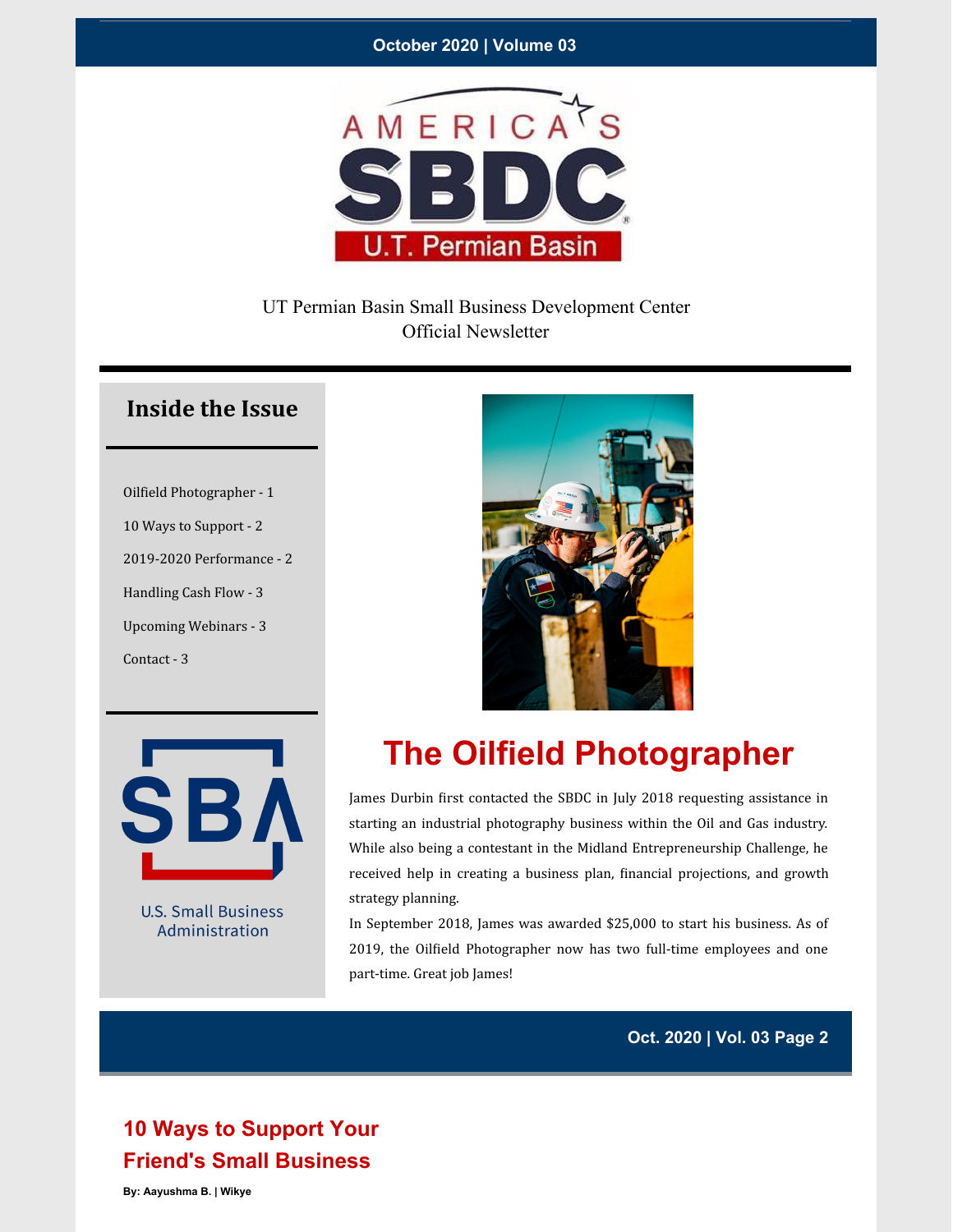If your friend owns a business, there are many things you can do to help them grow. The best thing you can do for them is to always boost their confidence.

- **Buy their products if they are selling.**
- **Like, Share, Comment and Subscribe**
- **Offer for help, ideas, and feedback**
- **Engage with them**
- **Talk about it with other people**
- **Engage on their sites on their small business**
- **Compliment and Encourage them**
- **Stop asking for discounts/free work**
- **Connect Entrepreneurs you know**
- **Collaborate with them**

#### **[Learn](https://www.wikye.com/10-ways-to-support-your-friends-small-business/) More**





### **2019-2020 Performance**

#### **By Tyler Patton**

As another fiscal year concludes, I would like to share the achievements of the UTPB Small Business Development Center in 2019-2020. Each year the Small Business Administration and the SBDC regional office sets goals for this center. These goals focus on new clients, number of counseling hours, capitalization, new businesses opened, and new jobs created. These metrics allow us to measure not only the amount of work we do, but also the effectiveness of that work.

In 2019-2020, we had the privilege of working with more than 769 clients for about 2,557 counseling hours. These clients were able to qualify for more than \$27 million in loans and grants. Previously our highest amount was about \$20 million in 2018-2019.

These clients opened up 63 new businesses in the Permian Basin during some of the most challenging economic conditions in the last 20 years. These new businesses created 263 jobs. Our clients with existing businesses employ more than 2,900 associates. Additionally, we hosted 28 workshops in 2019-2020 that was attended by more than 400 individuals.

I want to thank the staff of the UTPB - Small Business Development Center for a great year. Kat, Danny, Andrew, and Bryan are all terrific at their positions, and I encourage any business to reach out to any of us for assistance.

**Oct 2020 | Vol. 03 Page 3**

### **Our Mission**

To provide consulting, training, and research to small businesses

### **Our Vision**

To be a leading economic